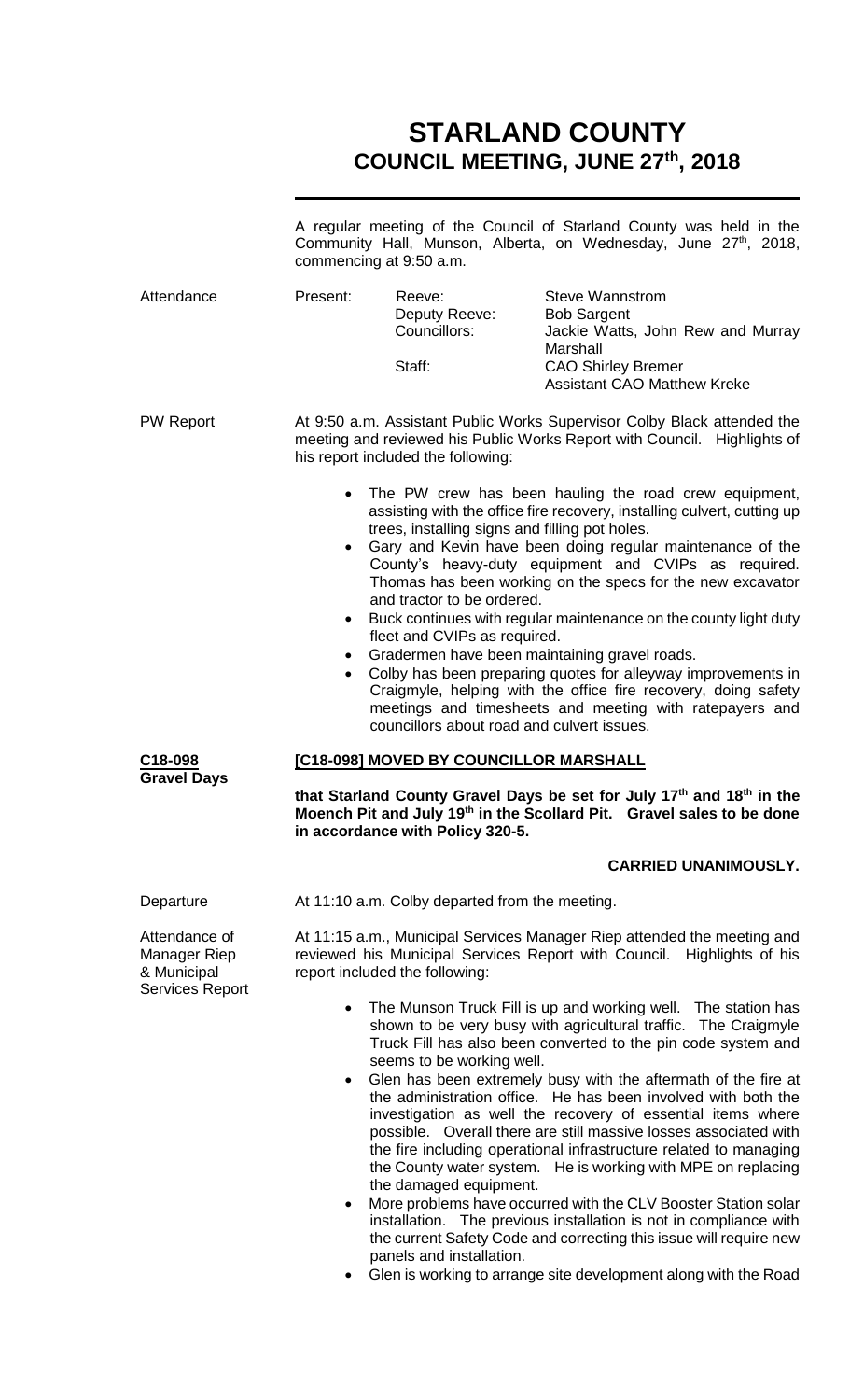Crew for the temporary administration office site. Water and sewer into the site with grade being developed over the next week with power, telephone and gas to follow.

CLV Booster Station Site Early discussions are taking place with Garry's Welding concerning the rental or purchase of some property in conjunction with the existing booster station near the Carillion shop in Drumheller. Occupancy of our current site is uncertain as well the current site is subject to repeated flooding. Glen will be looking to enter into a lease or purchase of some adjacent property for the expansion and relocation of existing facilities.

Departure At 12:15 p.m. Glen left the meeting.

| C18-099                       | <b>[C18-099] MOVED BY COUNCILLOR MARSHALL</b>                         |
|-------------------------------|-----------------------------------------------------------------------|
| Approval of<br><b>Minutes</b> | that the minutes of the May 23rd, 2018 regular meeting of the Council |
|                               | of Starland County be approved.                                       |

### **CARRIED UNANIMOUSLY.**

Accounts Checked Deputy Reeve Sargent and Councillor Rew checked accounts with Administrative Assistant Laya Montgomery.

| C18-100         | [C18-100] MOVED BY COUNCILLOR REW |  |
|-----------------|-----------------------------------|--|
| <b>Accounts</b> |                                   |  |

**that accounts (cheque no. 46728 to 46953 inclusive) totalling \$1,639,514.91 be approved for payment.**

# **CARRIED UNANIMOUSLY.**

| C18-101                                       | [C18-101] MOVED BY COUNCILLOR WATTS                                                                                                                                                                                                                                                                                                                                                                                                                                                                                                                                                                                                                                                                                                                                                                                                                                                                                                                                                                                                                                                                                                                                                                                                                                                                                                                                                                                                                                                                                                                                                                                                        |
|-----------------------------------------------|--------------------------------------------------------------------------------------------------------------------------------------------------------------------------------------------------------------------------------------------------------------------------------------------------------------------------------------------------------------------------------------------------------------------------------------------------------------------------------------------------------------------------------------------------------------------------------------------------------------------------------------------------------------------------------------------------------------------------------------------------------------------------------------------------------------------------------------------------------------------------------------------------------------------------------------------------------------------------------------------------------------------------------------------------------------------------------------------------------------------------------------------------------------------------------------------------------------------------------------------------------------------------------------------------------------------------------------------------------------------------------------------------------------------------------------------------------------------------------------------------------------------------------------------------------------------------------------------------------------------------------------------|
| <b>Monthly Financial</b><br><b>Statements</b> | that the Financial Statements for May 2018 be approved as submitted.                                                                                                                                                                                                                                                                                                                                                                                                                                                                                                                                                                                                                                                                                                                                                                                                                                                                                                                                                                                                                                                                                                                                                                                                                                                                                                                                                                                                                                                                                                                                                                       |
|                                               | <b>CARRIED UNANIMOUSLY.</b>                                                                                                                                                                                                                                                                                                                                                                                                                                                                                                                                                                                                                                                                                                                                                                                                                                                                                                                                                                                                                                                                                                                                                                                                                                                                                                                                                                                                                                                                                                                                                                                                                |
| CAO Report                                    | Chief Administrative Officer Shirley Bremer reviewed the CAO Report with<br>Council. Highlights of the report included the following:                                                                                                                                                                                                                                                                                                                                                                                                                                                                                                                                                                                                                                                                                                                                                                                                                                                                                                                                                                                                                                                                                                                                                                                                                                                                                                                                                                                                                                                                                                      |
|                                               | Following the fire at the administration office in Morrin on May<br>25 <sup>th</sup> attention has been devoted almost entirely to the aftermath<br>and planning for the future.<br>Major first steps included the set up a rudimentary office space<br>that could accommodate all of our staff. The new Munson Fire<br>Hall was constructed just in time for this purpose and has now<br>outfitted with wireless networks, office<br>been<br>supplies,<br>printers/copiers and tables and chairs. Additionally, as no hard<br>phone line presently exists in the Munson Fire Hall a temporary<br>reception office is set up in the Public Works Office which<br>incorporates the main phone line.<br>We are still waiting for a final report from the Fire Investigator<br>and however the location looks to be isolated to a downstairs<br>office and a plugged in rechargeable device. Our adjusters<br>have hired a company, Belfor, which is in charge of site<br>reclamation. So far after cleaning out the file storage vaults it<br>looks like very little will be restored due to water and smoke<br>damage. However due to a successful restoration of our file<br>server all of our critical operational documents have been<br>recovered. An effort will also be made to do advanced<br>restoration on many of our important historical hard copies.<br>Moving forward we are working with MPE and ATCO Structure<br>to locate and setup a portable office trailer system in the Village<br>of Morrin. The structure that has been identified will be 6,500<br>square feet and fully outfitted with offices and communications |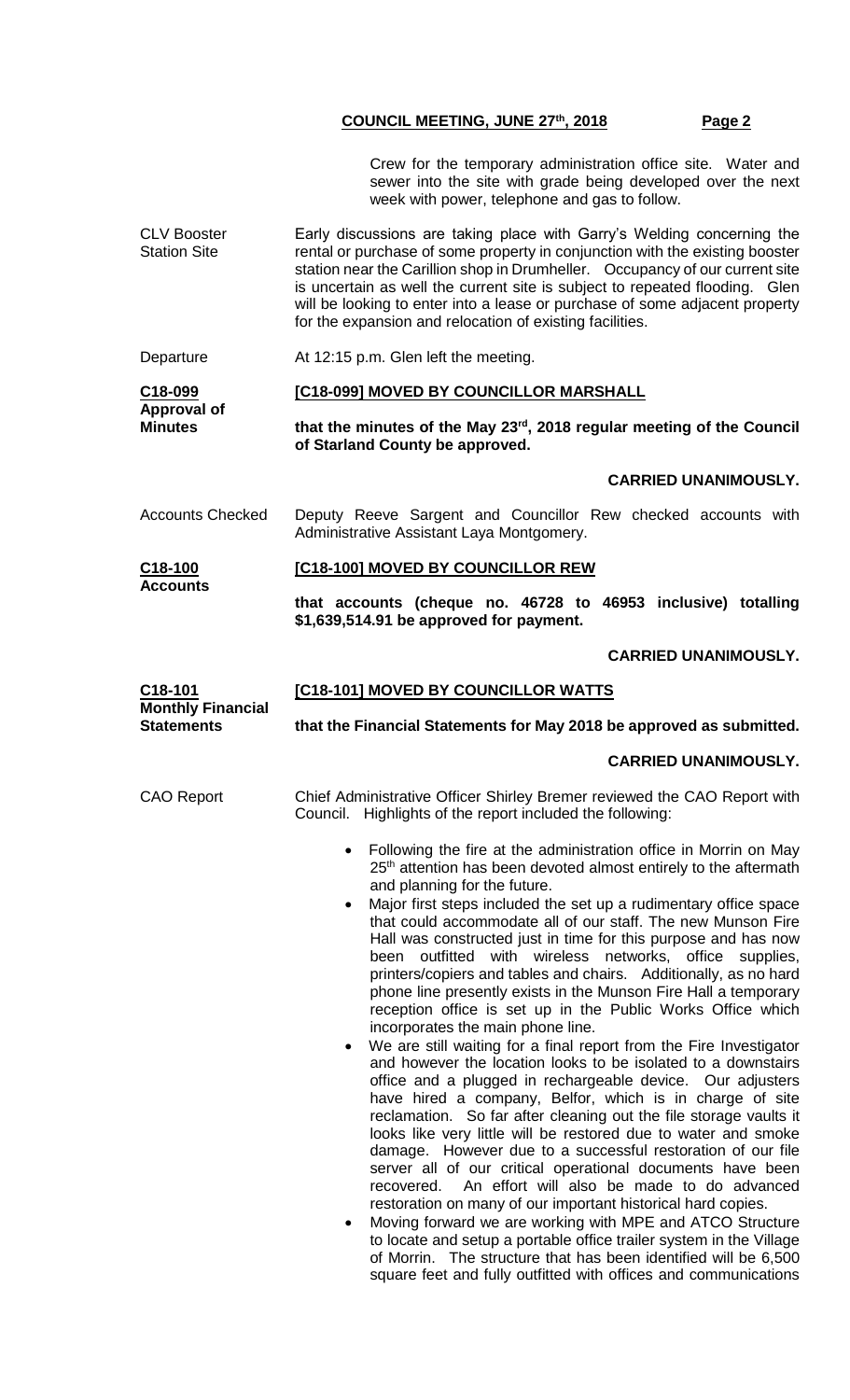infrastructure. We are hoping to be in the new structure by the end of July.

- Land Purchase Notice was received from Brent Olmstead of Craigmyle that he has accepted our offer to purchase Lot 23, Block 2, Plan 7030 AW for \$4,000. Administration will now be preparing the land transfer documents.
- Bylaw 1133 Assistant CAO Kreke reviewed the draft copy of Bylaw 1133, the Councillor Code of Conduct. The Bylaw is mandated to be adopted by the new Municipal Government Act. The Bylaw sets guidelines for the behaviour of Council Members, limits for gifts, available punishments and disciplinary procedures.

#### **C18-102 Councillor Code [C18-102] MOVED BY COUNCILLOR WATTS**

**of Conduct Bylaw 1133 that Bylaw 1133, a Councillor Code of Conduct for Starland County, be introduced in accordance with the Municipal Government Act, R.S.A. 2000, c. M-26 and the** *Code of Conduct for Elected Officials Regulation***, Alberta Regulation 200/2017 that defines the minimum content to be included in a Code of Conduct.** 

# **CARRIED UNANIMOUSLY.**

| C18-103                   | [C18-103] MOVED BY COUNCILLOR MARSHALL                                |
|---------------------------|-----------------------------------------------------------------------|
| 1 <sup>st</sup> Reading – |                                                                       |
| <b>Bylaw 1133</b>         | that Bylaw 1133, a Councillor Code of Conduct for Starland County, be |
|                           | given first reading.                                                  |

### **CARRIED UNANIMOUSLY.**

**C18-104 [C18-104] MOVED BY DEPUTY REEVE SARGENT**

**2 nd Reading – Bylaw 1133**

**Motion to Have 3 rd Reading – Bylaw 1133**

**3 rd Reading – Bylaw 1133**

**C18-105**

**that Bylaw 1133 be given second reading.**

#### **CARRIED UNANIMOUSLY.**

# **[C18-105] MOVED BY COUNCILLOR REW**

**that Bylaw 1133 be presented for third reading at this meeting.**

#### **CARRIED UNANIMOUSLY.**

| <b>[C18-106] MOVED BY REEVE WANNSTROM</b><br>C18-106 |
|------------------------------------------------------|
|------------------------------------------------------|

**that Bylaw 1133, a Councillor Code of Conduct for Starland County be given third and final reading.**

#### **CARRIED UNANIMOUSLY.**

- AHS Letter **Council was presented with a copy of a letter from Lori Sigurdson, Minister** of Seniors and Housing addressing concerns raised in a previous letter from Mayor Heather Colberg of Drumheller. The letter outlines the Ministry's current programs aimed at addressing continuing care capital expenditures. Currently the Government of Alberta has issued a Request for Proposals for groups wishing to expand or renovate facilities to accommodate continuing care patients.
- MSI Funding **A letter was received from Municipal Affairs detailing Starland County's** 2018 Municipal Sustainability Initiative funding. A total of \$961,616.00 in Capital and \$113,070.00 in operating grants have been allocated for this year's program to Starland County.

| C18-107             | <b>[C18-107] MOVED BY DEPUTY REEVE SARGENT</b>                       |
|---------------------|----------------------------------------------------------------------|
| <b>Meeting</b>      |                                                                      |
| <b>Cancellation</b> | that the regular meeting of the Council of Starland County scheduled |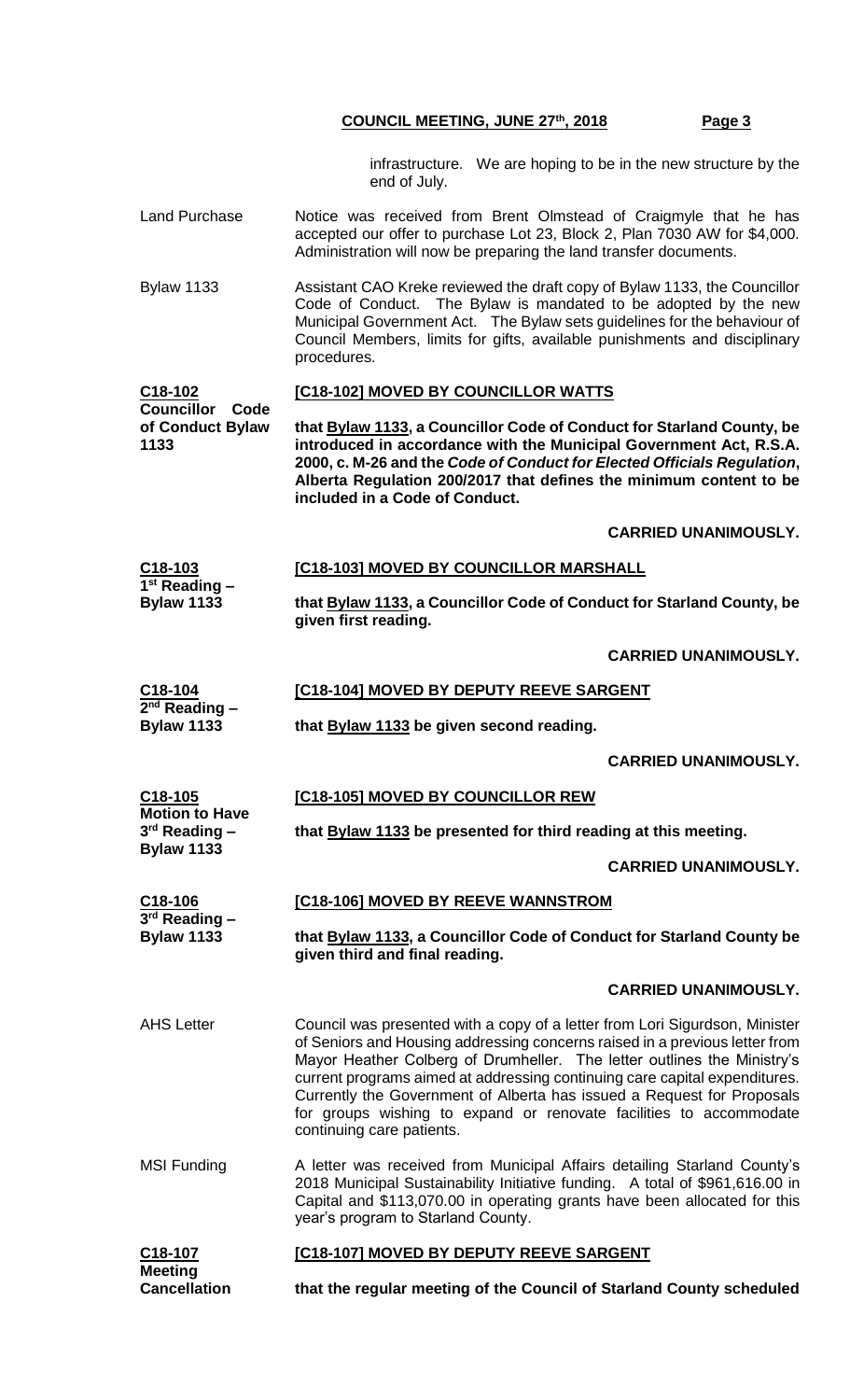#### **for July 11th be cancelled.**

## **CARRIED UNANIMOUSLY.**

- Drumheller River Hazard Study Following a meeting on June 21<sup>st</sup> with Peter Bezeau and Jane Eaket from Alberta Environment, an update email was received outlining dates for various activies supporting the Drumheller River Hazard Study which will be completed over the next two years. Information from the study will be available to municipalities and the public after completion in 2020.
- Sharpe Road **Concerns** Concerns were raised by Gerard Neill of Starland County about the proposed alteration to the section of Range Road 21-1 where it meets with Highway 838 as described in the road construction plans produced and distributed by Stantec Consulting. He is concerned that the proposed offset intersection would create an unsafe environment for large and long farming equipment attempting to turn.
- FCM Guide to Cannabis The Federation of Canadian Municipalities has produced a Municipal Guide to Cannabis Legalization aimed at helping municipalities work through the key considerations they will need to make when regulating cannabis.
- Royal Canadian Legion The Alberta-North West Territories Command of the Royal Canadian Legion is requesting support in the form of a paid advertisement in their Annual Military Service Recognition Book. Starland County has supported this initiative in the past.

#### **C18-108 [C18-108] MOVED BY REEVE WANNSTROM**

**Sponsorship**

**that Starland County purchase a quarter page ad in the Royal Canadian Legion Military Service Recognition Book for \$465.00 including GST.**

#### **CARRIED UNANIMOUSLY.**

Marigold Library Annual Report and Funding Starland County received a copy of the Marigold Library Annual Report as well as an amendment to the requisition schedule for 2019 and 2020. The updated requisition schedule includes an increase

| C18-109          | <b>[C18-109] MOVED BY COUNCILLOR WATTS</b>                               |
|------------------|--------------------------------------------------------------------------|
| Marigold         |                                                                          |
| Requisition      | that Starland County approve the updated Marigold Library requisition    |
| <b>Amendment</b> | schedule at \$10.50 per capita for 2019 and \$10.74 per capita for 2020. |

#### **CARRIED UNANIMOUSLY.**

- Starland County Fire Loss CAO Bremer reviewed with Council the timeline of events that have followed the fire which destroyed the administration building in Morrin. Staff are currently set up in the Munson Fire working on laptops connected to a remote server. Staff have been busy ordering equipment, helping with document recovery and setting up new systems to ensure ongoing critical processes are maintained. Theo Owel from MPE Engineering has been contracted to work with ATCO Structures on our behalf to set up a mobile office structure in the Village of Morrin which would more appropriately house office staff. Early indications are that this structure will be available by the end of July.
- SDAB Training **Rural Municipalities of Alberta has released a number of training dates** available for Subdivision and Development Board Appeal members. The new Municipal Government Act requires training for all SDAB members and Clerks.
- RMA Scholarship Rural Municipalities of Alberta is accepting applications for its postsecondary scholarship program. The scholarship is designed to encourage young rural Albertans to pursue education and provides \$1,000 to one successful applicant from each of the five RMA Districts.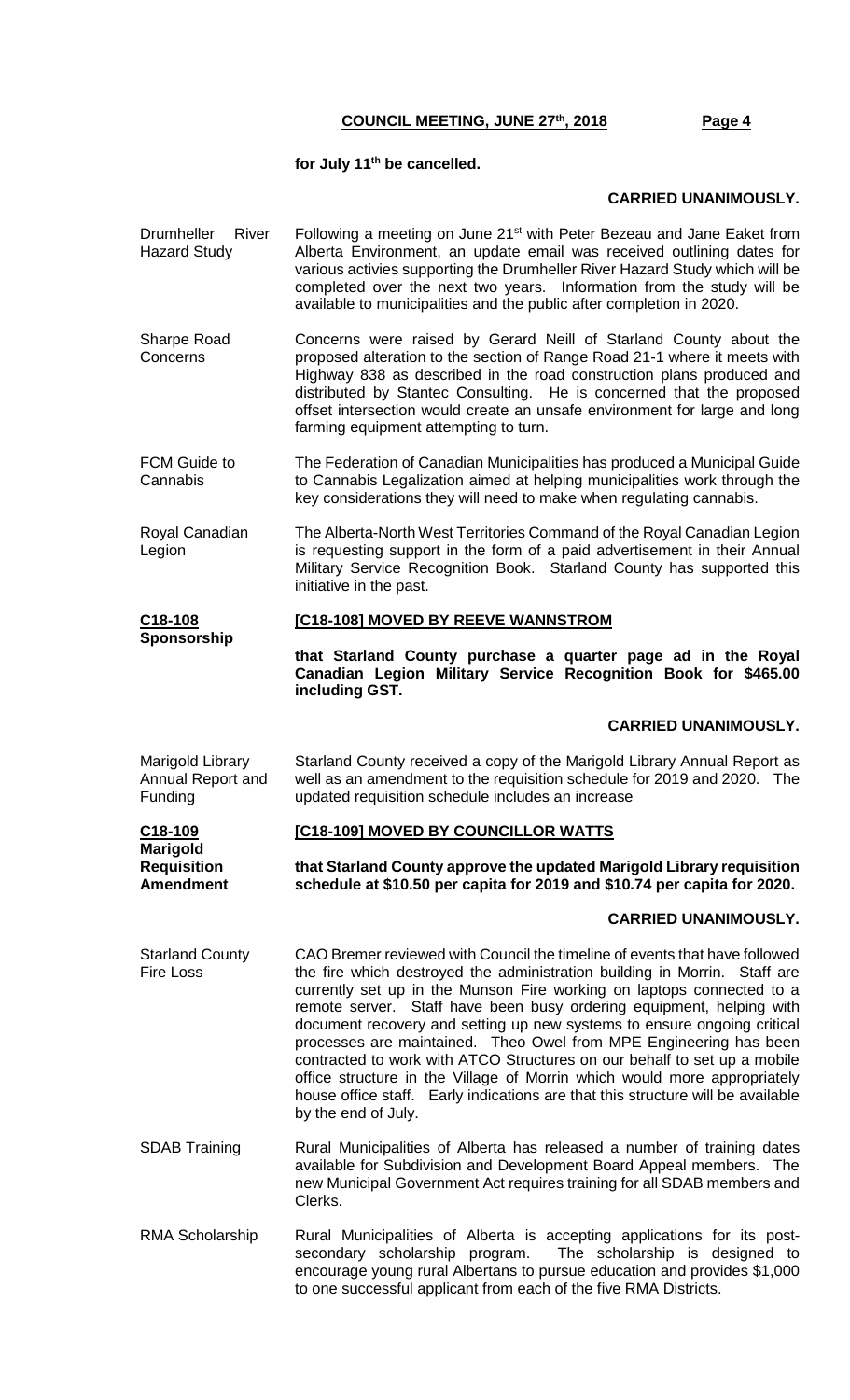| [C18-110] MOVED BY COUNCILLOR WATTS<br>Motion to go In-<br>that under the exemption granted by Section 17, Division 2, Part 1 of<br>the Freedom of Information and Protection of Personal Privacy Act<br>Reeve Wannstrom, Deputy Reeve Sargent, Councillors Watts, Rew<br>and Marshall, and staff Bremer and Kreke proceed with the meeting In-<br>Camera at 4:15 p.m.                                                                                                                                                                                                                                                                                                                                                                                                                                                                                                                                                                                              |                                                                                                                                                                                                                                                                                                                                                                                                                                                        |                                                                                                                                                                                                                                                                                                                                                                                                     |  |
|---------------------------------------------------------------------------------------------------------------------------------------------------------------------------------------------------------------------------------------------------------------------------------------------------------------------------------------------------------------------------------------------------------------------------------------------------------------------------------------------------------------------------------------------------------------------------------------------------------------------------------------------------------------------------------------------------------------------------------------------------------------------------------------------------------------------------------------------------------------------------------------------------------------------------------------------------------------------|--------------------------------------------------------------------------------------------------------------------------------------------------------------------------------------------------------------------------------------------------------------------------------------------------------------------------------------------------------------------------------------------------------------------------------------------------------|-----------------------------------------------------------------------------------------------------------------------------------------------------------------------------------------------------------------------------------------------------------------------------------------------------------------------------------------------------------------------------------------------------|--|
|                                                                                                                                                                                                                                                                                                                                                                                                                                                                                                                                                                                                                                                                                                                                                                                                                                                                                                                                                                     |                                                                                                                                                                                                                                                                                                                                                                                                                                                        |                                                                                                                                                                                                                                                                                                                                                                                                     |  |
|                                                                                                                                                                                                                                                                                                                                                                                                                                                                                                                                                                                                                                                                                                                                                                                                                                                                                                                                                                     |                                                                                                                                                                                                                                                                                                                                                                                                                                                        |                                                                                                                                                                                                                                                                                                                                                                                                     |  |
| that the meeting proceed out of In-Camera at 4:35 p.m.                                                                                                                                                                                                                                                                                                                                                                                                                                                                                                                                                                                                                                                                                                                                                                                                                                                                                                              |                                                                                                                                                                                                                                                                                                                                                                                                                                                        |                                                                                                                                                                                                                                                                                                                                                                                                     |  |
|                                                                                                                                                                                                                                                                                                                                                                                                                                                                                                                                                                                                                                                                                                                                                                                                                                                                                                                                                                     |                                                                                                                                                                                                                                                                                                                                                                                                                                                        | <b>CARRIED UNANIMOUSLY.</b>                                                                                                                                                                                                                                                                                                                                                                         |  |
| Each of the Councillors present briefly reported on the various committees<br>to which they are appointed.                                                                                                                                                                                                                                                                                                                                                                                                                                                                                                                                                                                                                                                                                                                                                                                                                                                          |                                                                                                                                                                                                                                                                                                                                                                                                                                                        |                                                                                                                                                                                                                                                                                                                                                                                                     |  |
| <b>Council Communications:</b>                                                                                                                                                                                                                                                                                                                                                                                                                                                                                                                                                                                                                                                                                                                                                                                                                                                                                                                                      |                                                                                                                                                                                                                                                                                                                                                                                                                                                        |                                                                                                                                                                                                                                                                                                                                                                                                     |  |
| Insight Into Government (2 Issues)<br>i)<br>ii)<br><b>Rural Municipalities of Alberta</b><br><b>Contact Newsletter (2 Issues)</b>                                                                                                                                                                                                                                                                                                                                                                                                                                                                                                                                                                                                                                                                                                                                                                                                                                   |                                                                                                                                                                                                                                                                                                                                                                                                                                                        |                                                                                                                                                                                                                                                                                                                                                                                                     |  |
| Accounts - see prior motion.                                                                                                                                                                                                                                                                                                                                                                                                                                                                                                                                                                                                                                                                                                                                                                                                                                                                                                                                        |                                                                                                                                                                                                                                                                                                                                                                                                                                                        |                                                                                                                                                                                                                                                                                                                                                                                                     |  |
| A.H. GRADER SERVICE LTD.<br>ADAMS INDUSTRIAL SUPPLIES INC.<br>AIR LIQUIDE CANADA HEAD OFFICE<br><b>AMHSA</b><br>ALBERTA RIPARIAN HABITAT<br>ALLIED DISTRIBUTORS DRUM LTD.<br>ALTAGAS UTILITIES INC.<br>ATCO ELECTRIC LTD.<br>BORDER PAVING LTD.<br><b>BRIDGEMEN SERVICES LTD.</b><br><b>BROWNLEE LLP</b><br><b>BULECHOWSKY, SKYLER</b><br>BURT, EDWIN L.<br><b>CENTRAL REGION AAAF</b><br>DIGITAL CONNECTION OFFICE<br>DRUMHELLER SOLID WASTE<br>DRUMHELLER CHRYSLER LTD.<br><b>ECAHS</b><br>EAST CENTRAL ALBERTA REVIEW<br>EAST CENTRAL GAS CO-OP LTD.<br><b>ECS SAFETY SERVICES LTD.</b><br><b>ENDEAVOR</b><br><b>ENMAX</b><br>FAZEKAS, JUDITH W<br><b>FRESON BROS DRUMHELLER</b><br><b>GARRY'S WELDING AND SUPPLIES</b><br><b>GLOVER INTERNATIONAL TRUCKS</b><br>HI-WAY 9 EXPRESS LTD.<br><b>HYDRODIG CANADA INC.</b><br>I.D. APPAREL<br><b>INLAND SCREW PILING LTD.</b><br>KLEINSCHROTH, TERENA R.<br>KUHL TUF WEAR LTD.<br><b>LEAR CONSTRUCTION MANAGEMENT</b> | CK# 46728<br>CK# 46729<br>CK# 46730<br>CK# 46731<br>CK# 46732<br>CK# 46733<br>CK# 46734<br>CK# 46735<br>CK# 46736<br>CK# 46737<br>CK# 46738<br>CK# 46739<br>CK# 46740<br>CK# 46741<br>CK# 46742<br>CK# 46743<br>CK# 46744<br>CK# 46745<br>CK# 46746<br>CK# 46747<br>CK# 46748<br>CK# 46749<br>CK# 46750<br>CK# 46751<br>CK# 46752<br>CK# 46753<br>CK# 46754<br>CK# 46755<br>CK# 46756<br>CK# 46757<br>CK# 46758<br>CK# 46759<br>CK# 46760<br>CK# 46761 | 11,970.00<br>1,579.58<br>402.27<br>1,551.90<br>5,500.00<br>2,500.77<br>863.04<br>34.96<br>2,363.76<br>8,006.25<br>1,220.05<br>73.49<br>150.00<br>200.00<br>1,429.98<br>40,426.00<br>55.11<br>42.00<br>665.12<br>348.12<br>1,530.38<br>1,811.25<br>13,230.87<br>1,142.50<br>471.77<br>1,476.46<br>7,471.94<br>431.94<br>483.00<br>7,005.86<br>8,656.20<br>115.85<br>275.99<br>209,554.03<br>1,774.55 |  |
|                                                                                                                                                                                                                                                                                                                                                                                                                                                                                                                                                                                                                                                                                                                                                                                                                                                                                                                                                                     | LN LAND DEVELOPMENT<br><b>LAPP</b><br><b>LOOKER OFFICE EQUIPMENT</b>                                                                                                                                                                                                                                                                                                                                                                                   | [C18-111] MOVED BY DEPUTY REEVE SARGENT<br>CK# 46762<br>CK# 46763<br>CK# 46764                                                                                                                                                                                                                                                                                                                      |  |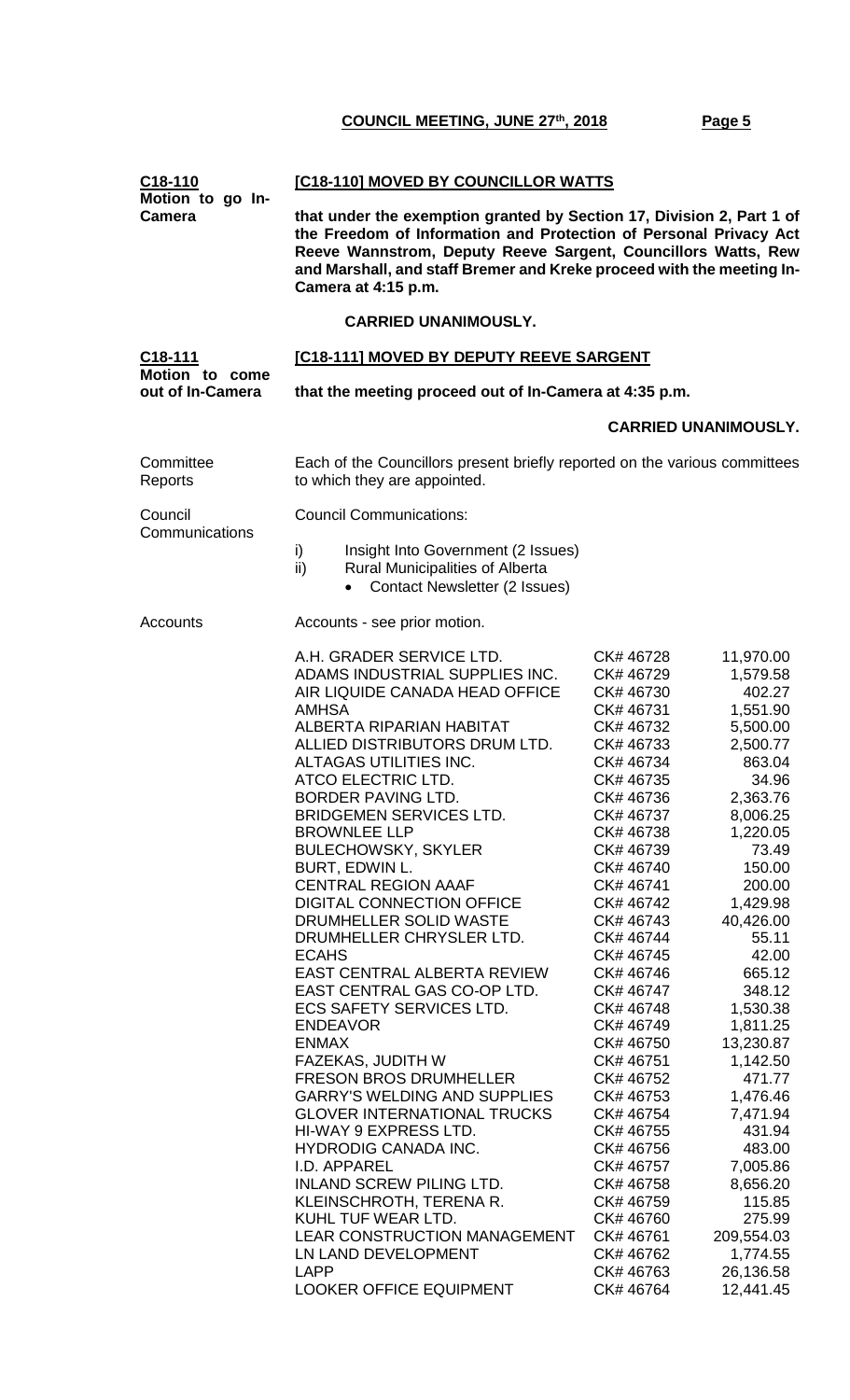|--|

| <b>LOOMIS EXPRESS</b>                                   | CK# 46765              | 55.75           |
|---------------------------------------------------------|------------------------|-----------------|
|                                                         |                        |                 |
| NAPA AUTO PARTS DRUMHELLER                              | CK# 46766              | 172.52          |
| <b>OASIS CARWASH &amp; CONVENIENCE</b>                  | CK# 46767              | 52.94           |
| <b>OLD MACDONALD KENNELS</b>                            | CK# 46768              | 589.05          |
|                                                         |                        |                 |
| <b>PETTY CASH</b>                                       | CK# 46769              | 345.65          |
| RAPTOR OVERHEAD DOORS LTD.                              | CK# 46770              | 3,273.38        |
| RECEIVER GENERAL OF CANADA                              | CK# 46771              | 55,385.71       |
|                                                         |                        |                 |
| <b>RMA FUEL</b>                                         | CK# 46772              | 41,091.04       |
| ROSS LEFFLER TRUCKING LTD.                              | CK# 46773              | 602.00          |
|                                                         |                        |                 |
| SHRED-IT INTERNATIONAL ULC                              | CK# 46774              | 235.79          |
| <b>STARLAND REGIONAL WATER</b>                          | CK# 46775              | 8,712.86        |
| TELUS COMMUNICATIONS INC.                               | CK# 46776              | 551.03          |
|                                                         |                        |                 |
| TELUS MOBILITY INC.                                     | CK# 46777              | 1,409.81        |
| <b>UNIFIED ALLOYS</b>                                   | CK# 46778              | 122.41          |
| UNITED RENTALS OF CANADA INC.                           | CK# 46779              | 1,386.70        |
|                                                         |                        |                 |
| <b>VALLEN CANADA INC.</b>                               | CK# 46780              | 1,927.40        |
| <b>VILLAGE OF MUNSON</b>                                | CK# 46781              | 500.00          |
|                                                         |                        |                 |
| <b>WARWICK PRINTING CO. LTD</b>                         | CK# 46782              | 60.90           |
| <b>WATER PURE &amp; SIMPLE</b>                          | CK# 46783              | 138.00          |
| WESTERGARD MOTORS DRUMHELLER CK# 46784                  |                        | 833.14          |
|                                                         |                        |                 |
| <b>WESTVIEW COOP</b>                                    | CK# 46785              | 4,413.12        |
| <b>WESTVIEW COOP</b>                                    | CK# 46786              | 355.37          |
| WIART DIRTWORK LTD.                                     | CK# 46787              | 10,150.88       |
|                                                         |                        |                 |
| <b>WOLF, TRACY</b>                                      | CK# 46788              | 1,267.00        |
| <b>WOLSELEY WATERWORKS</b>                              | CK# 46789              | 160.52          |
|                                                         |                        |                 |
| 1325856 ALBERTA LTD.                                    | CK# 46790              | 58.80           |
|                                                         |                        |                 |
| <b>Sub-Total:</b>                                       | \$                     | 507,244.79      |
| RECEIVER GENERAL OF CANADA                              | CK# 46791              | 64,556.41       |
| <b>Sub-Total:</b>                                       | \$                     | 64,556.41       |
|                                                         |                        |                 |
|                                                         |                        |                 |
| A.H. GRADER SERVICE LTD.                                | CK# 46792              | 16,317.00       |
|                                                         |                        |                 |
| A.P.I. ALARM INC.                                       | CK# 46793              | 220.50          |
| ADAMS INDUSTRIAL SUPPLIES INC.                          | CK# 46794              | 1,408.83        |
| AIR LIQUIDE CANADA HEAD OFFICE                          | CK# 46795              | 414.04          |
|                                                         |                        |                 |
| ALBERTA ASSESSORS' ASSOCIATION                          | CK# 46796              | 420.00          |
| ALBERTA FARM ANIMAL CARE                                | CK# 46797              | 525.00          |
| ALBERTA GOVERNMENT SERVICES                             | CK# 46798              | 135.00          |
|                                                         |                        |                 |
| ALBERTA ONE-CALL CORPORATION                            | CK# 46799              | 163.80          |
| ALBERTA PUBLIC WORKS ASSOC                              | CK# 46800              | 52.50           |
| ALLIED DISTRIBUTORS DRUM LTD.                           | CK# 46801              | 1,777.45        |
|                                                         |                        |                 |
| ALTAGAS UTILITIES INC.                                  | CK# 46802              | 207.70          |
| ARN'S EQUIPMENT LTD.                                    | CK# 46803              | 119.46          |
| ATB FINANCIAL MASTERCARD                                | CK# 46804              | 64.40           |
|                                                         |                        |                 |
| <b>BARRON, FRANCIS</b>                                  | CK# 46805              | 583.50          |
| <b>BIG COUNTRY GRAPHICS &amp; PRINTING</b>              | CK# 46806              | 1,876.09        |
| BIG SKY CALL CENTERS INC.                               | CK# 46807              | 580.61          |
|                                                         |                        |                 |
| <b>BRIDGEMEN SERVICES LTD.</b>                          | CK# 46808              | 3,465.00        |
| <b>BROWNLEE LLP</b>                                     | CK# 46809              | 1,281.47        |
| CHRIST THE REDEEMER C.S.R.D #3                          | CK#46810               | 4,059.59        |
|                                                         |                        |                 |
| <b>CINTAS CANADA LIMITED</b>                            | CK# 46811              | 623.83          |
| <b>CW CLEANING/CANDACE WILLIAMS</b>                     | CK# 46812              | 192.50          |
| DEVALERIOLA, CHERYL                                     | CK#46813               | 1,419.50        |
|                                                         |                        |                 |
| <b>DIGITAL CONNECTION OFFICE</b>                        | CK# 46814              | 1,466.60        |
| DRUM WIRELESS LTD.                                      | CK# 46815              | 8,342.52        |
| DRUMHELLER SOLID WASTE                                  | CK# 46816              | 128.90          |
|                                                         |                        |                 |
| DRUMHELLER CHRYSLER LTD.                                | CK# 46817              | 896.75          |
| DRUMHELLER CHRYSLER LTD.                                | CK#46818               | 56.70           |
| DRUMHELLER EQUIPMENT SALES                              | CK# 46819              | 949.24          |
|                                                         | CK# 46820              |                 |
| <b>ECOMPLIANCE MANAGEMENT</b>                           |                        | 10,500.00       |
| <b>FINKBINER, KENTON</b>                                | CK# 46821              | 264.19          |
| <b>FLAMAN, HEATHER</b><br>FREIGHTLINER OF RED DEER INC. | CK# 46822<br>CK# 46823 | 62.41<br>612.90 |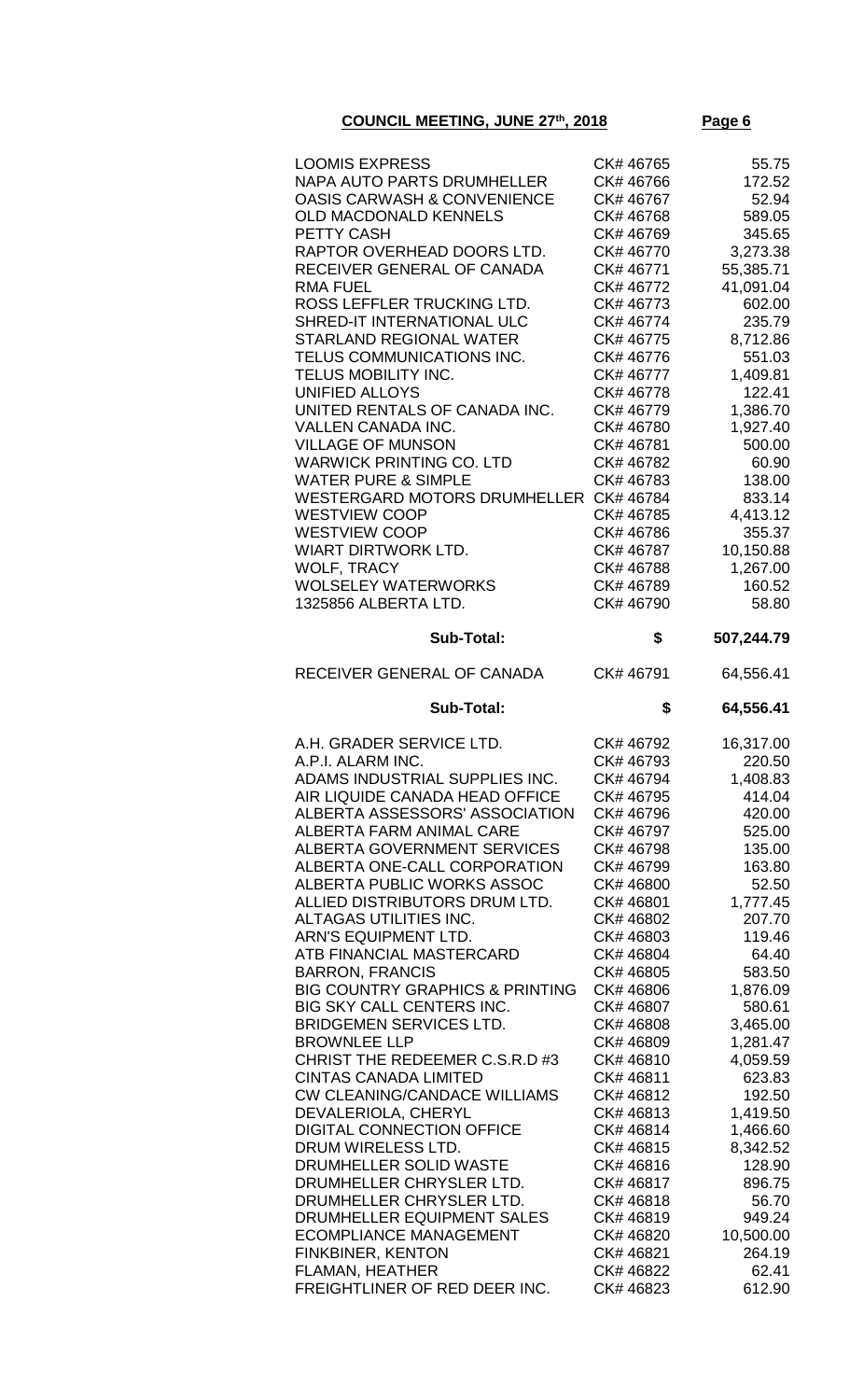| HANNA BUILDING SUPPLIES                   | CK# 46824 | 1,651.85   |
|-------------------------------------------|-----------|------------|
|                                           |           |            |
| HENRY KROEGER REGIONAL WATER              | CK# 46825 | 13,714.89  |
| HI-WAY 9 EXPRESS LTD.                     | CK# 46826 | 603.82     |
| HRDOWNLOADS INC.                          | CK# 46827 | 1,673.70   |
| <b>JACK FENCING</b>                       | CK# 46828 | 12,327.00  |
| <b>JERRY'S LOCK &amp; KEY SERVICE</b>     | CK# 46829 | 15.02      |
|                                           |           |            |
| <b>KUDRAS, DARA</b>                       | CK# 46830 | 257.01     |
| KUHL TUF WEAR LTD.                        | CK#46831  | 280.34     |
| LEAR CONSTRUCTION MANAGEMENT              | CK# 46832 | 323,461.99 |
| <b>LAPP</b>                               | CK# 46833 | 26,136.58  |
| <b>LOOMIS EXPRESS</b>                     |           |            |
|                                           | CK# 46834 | 262.55     |
| MARSHALL, MURRAY                          | CK# 46835 | 285.92     |
| <b>MASON, ADRIENNE</b>                    | CK# 46836 | 2,615.00   |
| <b>MORRIN FOODS</b>                       | CK# 46837 | 210.66     |
| <b>NAPA AUTO PARTS DRUMHELLER</b>         | CK# 46838 | 1,286.04   |
|                                           |           |            |
| <b>NEWCASTLE TOWING</b>                   | CK# 46839 | 322.87     |
| <b>NORTH STAR SPORTS</b>                  | CK# 46840 | 582.80     |
| PEOPLES, CHRISTOPHER G                    | CK# 46841 | 150.00     |
| PETTY CASH                                | CK# 46842 | 684.95     |
| PRINTER WORLD INTERNATIONAL               | CK# 46843 | 140.49     |
|                                           |           |            |
| <b>QUADROCK TRUCKING &amp; EXCAVATING</b> | CK# 46844 | 94.50      |
| REW, JOHN                                 | CK# 46845 | 284.99     |
| <b>RMA FUEL</b>                           | CK# 46846 | 42,621.58  |
| ROADATA SERVICES LTD.                     | CK# 46847 | 283.50     |
| ROWE, DIANA                               | CK# 46848 | 55.65      |
| SAMUEL PLUMBING & HEATING LTD.            |           |            |
|                                           | CK# 46849 | 107.89     |
| <b>SARGENT, ROBERT</b>                    | CK# 46850 | 266.62     |
| SUN LIFE ASSURANCE COMPANY                | CK# 46851 | 18,576.04  |
| <b>SUN LIFE ASSURANCE COMPAN</b>          | CK# 46852 | 165.38     |
| TELUS COMMUNICATIONS INC.                 | CK# 46853 | 1,499.46   |
| TOWN OF DRUMHELLER                        | CK# 46854 | 5,445.02   |
| TRINUS TECHNOLOGIES INC.                  | CK# 46855 | 52.50      |
|                                           |           |            |
| <b>TUMBLEWEEDS PRINT &amp; SIGN SHOP</b>  | CK# 46856 | 299.25     |
| <b>TURRIS COMMUNICATIONS LTD.</b>         | CK# 46857 | 270.22     |
| UFA CO-OPERATIVE LIMITED                  | CK# 46858 | 929.20     |
| UNION TRACTOR LTD.                        | CK# 46859 | 40,615.87  |
| <b>VILLAGE OF DELIA</b>                   |           | 158.00     |
|                                           | CK# 46860 |            |
| <b>VILLAGE OF MORRIN</b>                  | CK# 46861 | 240.10     |
| <b>VILLAGE OF MUNSON</b>                  | CK# 46862 | 8,971.00   |
| <b>WANNSTROM, STEVE</b>                   | CK# 46863 | 256.63     |
| <b>WARWICK PRINTING CO. LTD</b>           | CK# 46864 | 2,858.57   |
| <b>WATER PURE &amp; SIMPLE</b>            | CK# 46865 | 467.95     |
|                                           |           |            |
| <b>WATTS, JACKIE</b>                      | CK# 46866 | 274.30     |
| <b>WESTERN CHEVROLET BUICK GMC</b>        | CK# 46867 | 292.28     |
| <b>WESTVIEW COOP</b>                      | CK# 46868 | 1,077.17   |
| WILD ROSE ASSESSMENT SERVICE              | CK# 46869 | 9,135.00   |
| <b>WRIGHT, JUSTIN</b>                     | CK# 46870 | 57.28      |
|                                           |           |            |
| 1121113 ALBERTA LTD                       | CK# 46871 | 21,383.25  |
| 1325856 ALBERTA LTD.                      | CK# 46872 | 22.45      |
| 970818 ALBERTA LTD.                       | CK# 46873 | 4,672.50   |
|                                           |           |            |
| <b>Sub-Total:</b>                         | \$        | 607,285.61 |
| <b>RMA TRADE</b>                          | CK# 46875 | 41,194.59  |
|                                           |           |            |
| <b>Sub-Total:</b>                         | \$        | 41,194.59  |
|                                           |           |            |
| A.H. GRADER SERVICE LTD.                  | CK# 46876 | 11,214.00  |
| A&D HARPER TIRE (1979) LTD.               | CK# 46877 | 53.50      |
| <b>ACTIVE GLASS</b>                       | CK# 46878 | 324.61     |
| ADAMS INDUSTRIAL SUPPLIES INC.            | CK# 46879 | 756.76     |
| <b>ALBERTA HOTEL &amp; LODGING</b>        | CK# 46880 | 829.50     |
| ALBERTA URBAN MUNICIPALITIES              | CK# 46881 | 472.50     |
|                                           |           |            |
| ALLIED DISTRIBUTORS DRUM LTD.             | CK# 46882 | 3,144.50   |
| ALTAGAS UTILITIES INC.                    | CK# 46883 | 720.23     |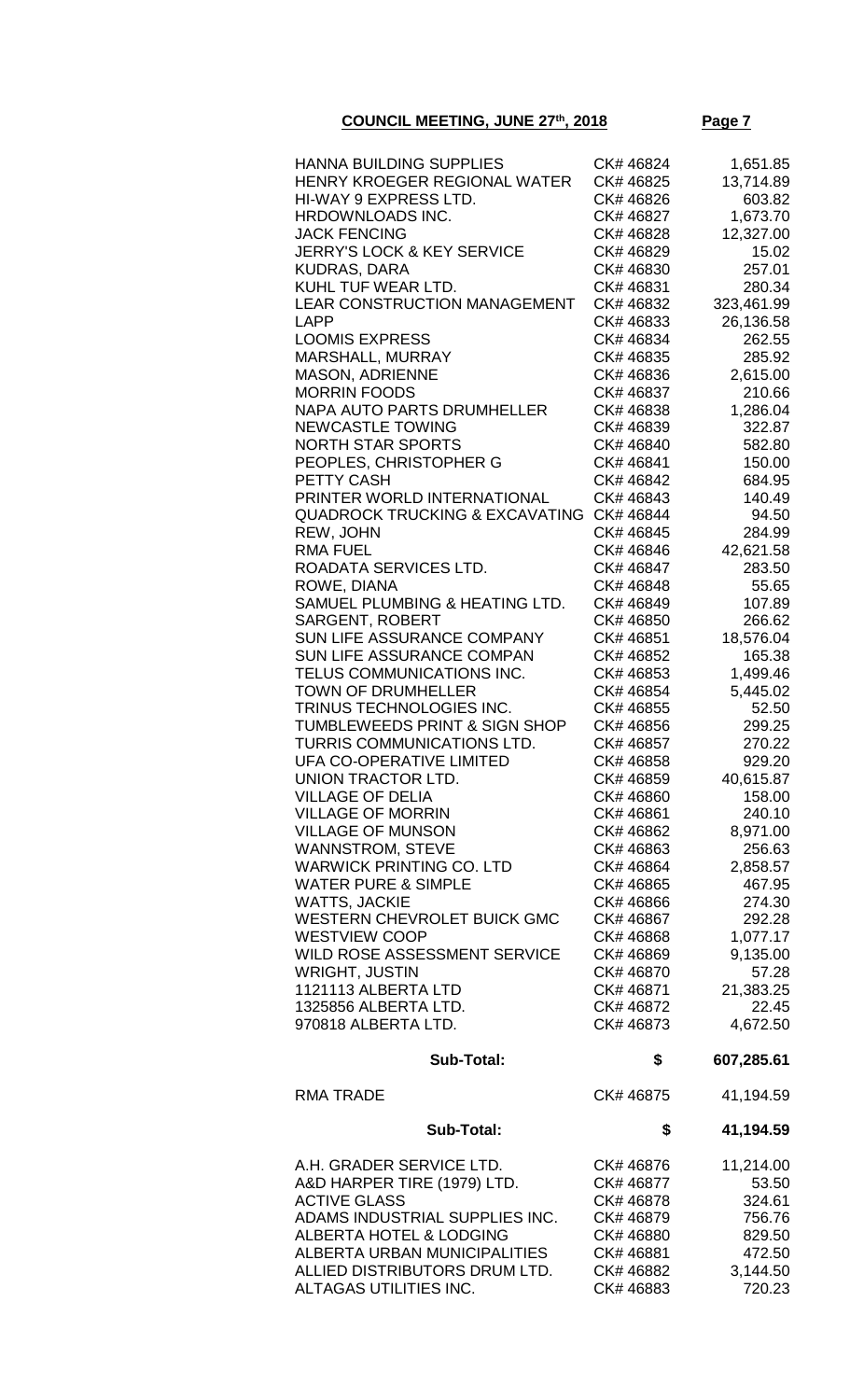| <b>ARMAA</b>                                              | CK# 46884              | 400.00           |
|-----------------------------------------------------------|------------------------|------------------|
| ATCO ELECTRIC LTD.                                        | CK# 46885              | 41.18            |
| <b>BADLANDS BUCKS AND BOWS CLUB</b>                       | CK# 46886              | 800.00           |
| <b>BARRON, FRANCIS</b>                                    | CK# 46887              | 717.00           |
| <b>BIG COUNTRY GAS CO-OP</b>                              | CK# 46888              | 267.30           |
| BREMER, SHIRLEY J.                                        | CK# 46889              | 1,311.73         |
| BROOKS INDUSTRIAL METALS LTD.                             | CK# 46890              | 515.97           |
| BURT, EDWIN L.                                            | CK# 46891              | 150.00           |
| <b>CANADIAN TIRE</b>                                      | CK# 46892              | 218.38           |
| <b>CERVUS AG EQUIPMENT LP</b>                             | CK# 46893              | 409.73           |
| <b>CINTAS CANADA LIMITED</b>                              | CK# 46894              | 1,229.11         |
| <b>COAL TRAIL CATERING</b>                                | CK# 46895              | 2,656.50         |
| <b>DELIA SPORTS ASSOCIATION</b>                           | CK# 46896              | 2,000.00         |
| DEVALERIOLA, CHERYL                                       | CK# 46897              | 1,467.83         |
| DRUM WIRELESS LTD.                                        | CK# 46898              | 2,234.93         |
| DRUMHELLER CHRYSLER LTD.                                  | CK# 46899              | 1,812.23         |
| DRUMHELLER EQUIPMENT SALES<br>EAST CENTRAL GAS CO-OP LTD. | CK# 46900<br>CK# 46901 | 1,428.06         |
| <b>ECS SAFETY SERVICES LTD.</b>                           | CK# 46902              | 174.25<br>101.33 |
| <b>ENMAX</b>                                              | CK# 46903              | 9,433.29         |
| <b>FLAMAN, HEATHER</b>                                    | CK# 46904              | 71.61            |
| <b>FOX SAFETY</b>                                         | CK# 46905              | 1,687.01         |
| <b>FRESON BROS DRUMHELLER</b>                             | CK# 46906              | 1,929.21         |
| <b>FRONTIER CONSTRUCTION PRODUCTS CK# 46907</b>           |                        | 73,608.38        |
| <b>GANGSTER ENTERPRISES</b>                               | CK# 46908              | 1,593.00         |
| <b>GARRY'S WELDING AND SUPPLIES</b>                       | CK# 46909              | 616.87           |
| GLOVER INTERNATIONAL TRUCKS LTD. CK# 46910                |                        | 101.20           |
| <b>GRIDWORKS ENERGY GROUP</b>                             | CK# 46911              | 10,250.58        |
| <b>HANNA BUILDING SUPPLIES</b>                            | CK# 46912              | 3,664.69         |
| HENRY KROEGER REGIONAL WATER                              | CK#46913               | 2,420.00         |
| HI-WAY 9 EXPRESS LTD.                                     | CK# 46914              | 344.87           |
| <b>HORIZON TRUCK &amp; BODY LTD.</b>                      | CK#46915               | 1,459.50         |
| O/A J.C. INDUSTRIES LTD.                                  | CK# 46916              | 16,800.00        |
| <b>JACK FENCING</b>                                       | CK# 46917              | 4,705.58         |
| <b>JERRY'S LOCK &amp; KEY SERVICE</b>                     | CK# 46918              | 580.10           |
| <b>KNEEHILL COUNTY</b>                                    | CK# 46919              | 1,400.41         |
| <b>KUDRAS, DARA</b>                                       | CK# 46920              | 872.00           |
| LONE STAR RANCH SALES                                     | CK# 46921              | 176.93           |
| <b>MOTOR</b>                                              | CK# 46922              | 204.75           |
| MPE ENGINEERING LTD.                                      | CK# 46923              | 21,914.71        |
| NAPA AUTO PARTS DRUMHELLER<br><b>NORTH STAR SPORTS</b>    | CK# 46924              | 212.88           |
| <b>OASIS CARWASH &amp; CONVENIENCE</b>                    | CK# 46925<br>CK# 46926 | 267.49           |
| PEOPLES, CHRISTOPHER G                                    | CK# 46927              | 132.79<br>107.23 |
| PETERSON AUTO BODY LTD.                                   | CK# 46928              | 322.58           |
| PETTY CASH                                                | CK# 46929              | 271.75           |
| PRINTER WORLD INTERNATIONAL                               | CK# 46930              | 236.25           |
| <b>PRONGHORN CONTROLS</b>                                 | CK# 46931              | 38,556.79        |
| REACT FIRST AID & SAFETY SERVICES CK# 46932               |                        | 89.25            |
| <b>REGEHR, CHRIS</b>                                      | CK# 46933              | 528.00           |
| RIEP, GLEN                                                | CK# 46934              | 634.35           |
| <b>RMA FUEL</b>                                           | CK# 46935              | 66,899.93        |
| <b>RMA INSURANCE</b>                                      | CK# 46936              | 1,142.27         |
| ROWE, DIANA                                               | CK# 46937              | 155.27           |
| ROWLEY COMMUNITY HALL ASSOC                               | CK# 46938              | 226.00           |
| SHRED-IT INTERNATIONAL ULC                                | CK# 46939              | 235.79           |
| STANTEC CONSULTING LTD.                                   | CK# 46940              | 17,020.99        |
| <b>STRATHCONA COUNTY</b>                                  | CK# 46941              | 2,850.00         |
| TELUS COMMUNICATIONS INC.                                 | CK# 46942              | 402.68           |
| TELUS MOBILITY INC.                                       | CK# 46943              | 1,432.12         |
| THE DRUMHELLER MAIL                                       | CK# 46944              | 13,015.96        |
| TRINUS TECHNOLOGIES INC.                                  | CK# 46945              | 73,724.54        |
| <b>WANNSTROM, STEVE</b>                                   | CK# 46946              | 2,051.21         |
| <b>WARWICK PRINTING CO. LTD</b>                           | CK# 46947              | 259.93           |
| <b>WATER PURE &amp; SIMPLE</b>                            | CK# 46948              | 159.00           |